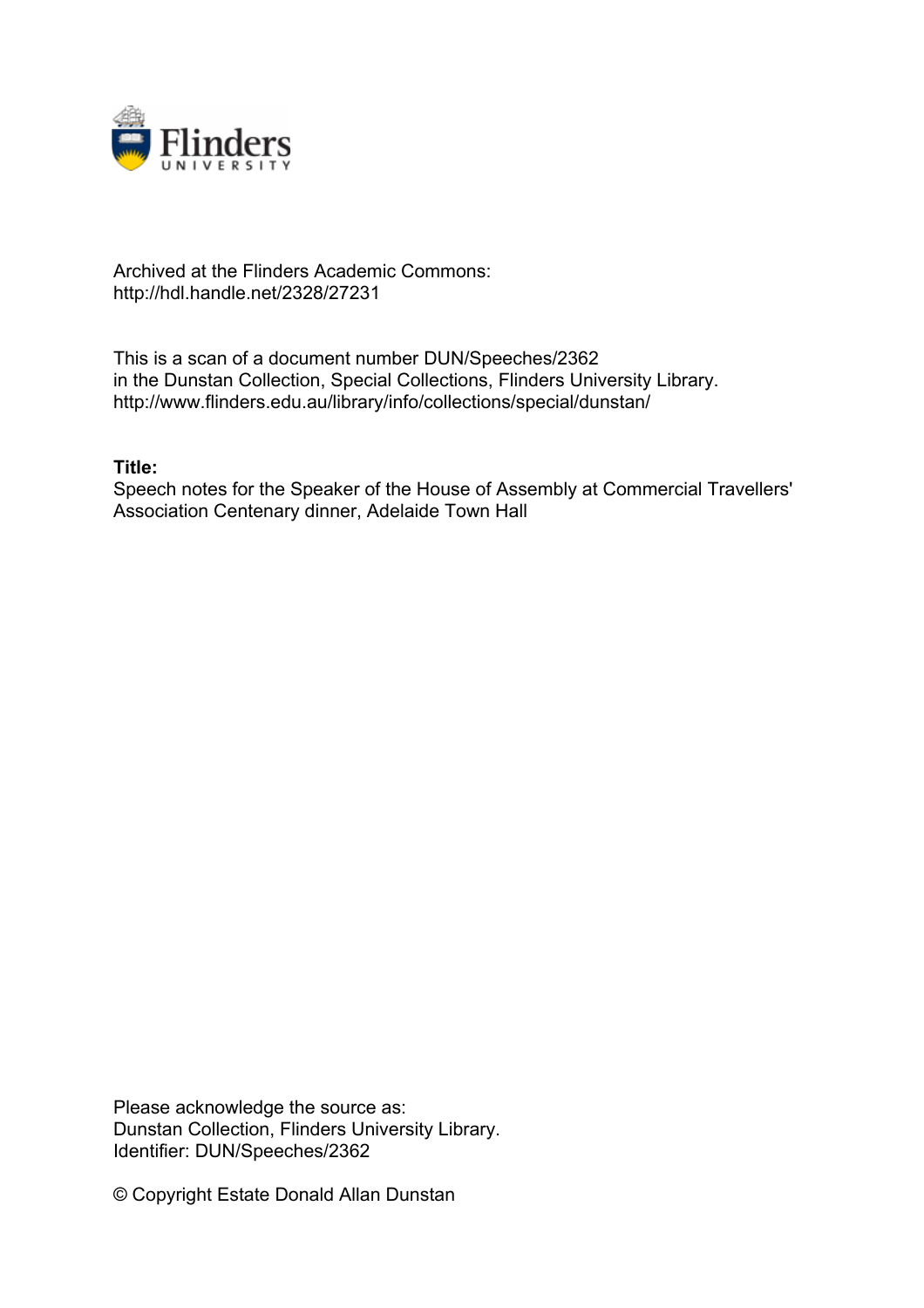SPEECH NOTES FOR THE SPEAKER OF THE HOUSE OF ASSEMBLY. MR. RYAN. AT COMMERCIAL TRAVELLERS' ASSOCIATION CENTENARY BINNER. ADELAIDE TOWN HALL. 5/4/74.

*i j* 

 $2362$ 

• . ./ 2

YOUR EXCELLENCIES (SIR PAUL AND LADY HASLUCK), MR. WHITE, DISTINGUISHED GUESTS, LADIES AND GENTLEMEN.

THANK YOU VERY MUCH FOR GIVING ME THE OPPORTUNITY TO RESPOND TO THE TOAST TO "PARLIAMENT".

I NOTE THAT YOU SELECTED "PARLIAMENT" RATHER THAN "PARLIAMENTARIANS". YOU DID 50 I IMAGINE BECUASE YOU WANT TO CELEBRATE THE ENDURING INSTITUTION OF PARLIAMENT, THE FOCUS OF A DEMOCRATIC SYSTEM OF GOVERNMENT.

I'M SURE THAT YOUR CHOICE OF WORDS HAD ABSOLUTELY NOTHING TO DO WITH THE FACT THAT FROM YOUR VANTAGE POINT ACROSS THE ROAD YOU'VE HAD AN OPPORTUNITY OVER THE YEARS TO BECOME EXCEEDINGLY FAMILIAR WITH THE COMINGS AND GOINGS OF PARTICULAR MEMBERS!

BUT CERTAINLY TONIGHT I SPEAK IN A NON-PARTISAN SPIRIT. YOU KNOW, SOMEBODY ONCE SAID THAT DEMOCRACY WAS A VERY, VERY, BAB FBBM OF GOVERNMENT. THE PROBLEM WAS THAT NOBODY HAD EVER THOUGHT OF A BETTER ONE.

Dunstan Collection, Special Collections, Flinders University Library.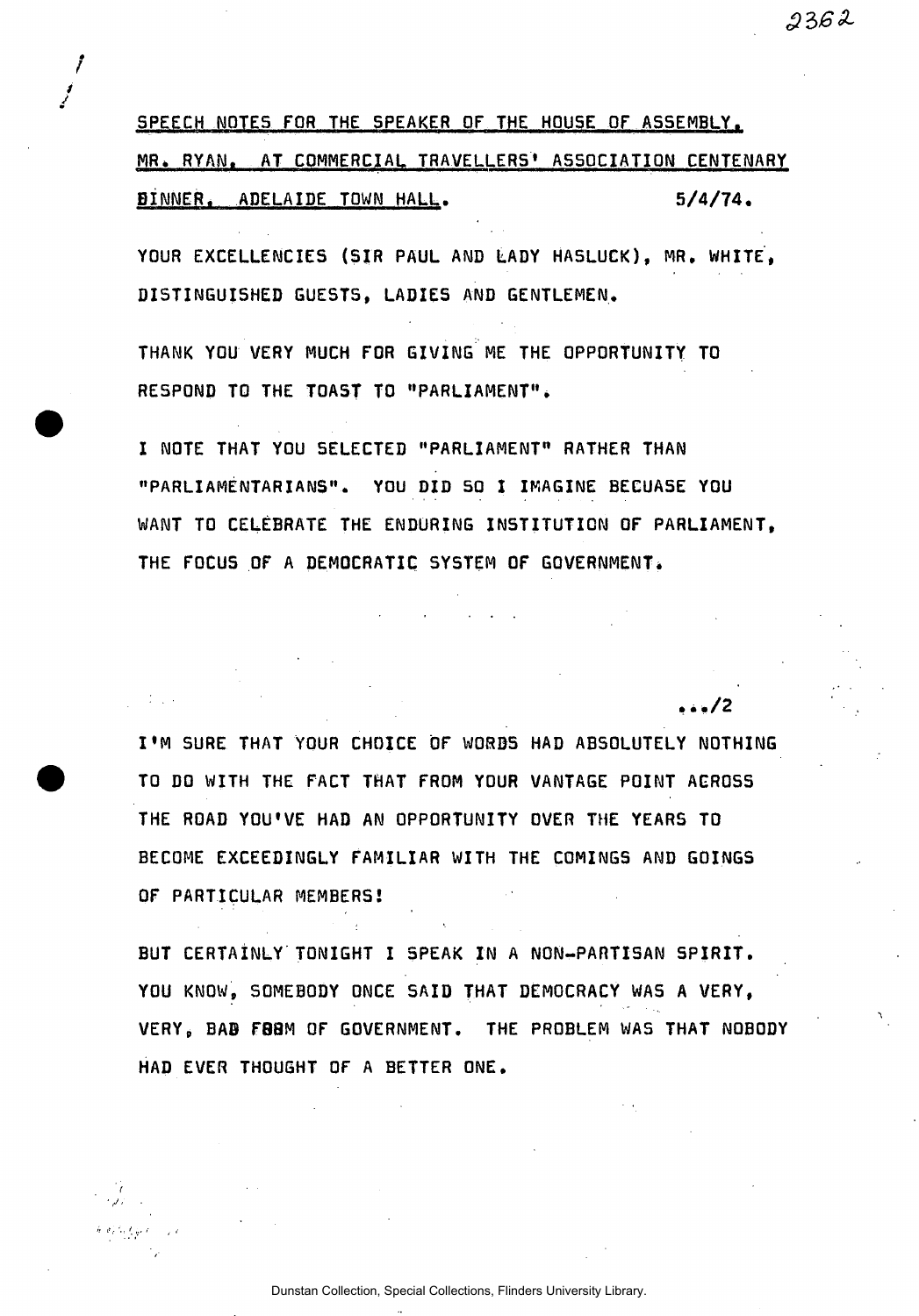IT WAS A VERY WISE REMARK. DEMOCRACY, AND THE PARLIAMENTARY SYSTEM-WE-KNOW-WHICH IS ITS FOCUS. WAS A VERY LONG TIME IN. COMING AND IT WAS A HARD, BITTER FIGHT IN THE ACHIEVEMENT.

HAVING ACHIEVED IT, WE - THE VOTERS AND THE MEMBERS - FOUND THAT IT WASN'T A PARTICULARLY EFFICIENT SYSTEM. AND THAT IS ITS GREAT STRENGTH. EFFICIENT SYSTEMS OF GOVERNMENT MAKE THE TRAINS RUN ON TIME - TOO OFTEN AT THE EXPENSE OF PEOPLE'S LIBERTY.

A TRUE PARLIAMENTARY SYSTEM HAS TO ACCOMMODATE DISSENT, MAKE ROOM FOR GRIEVANCE, PROVIDE FOR COMPROMISE, ALLOW LIBERTY TO FLOURISH. YOU CAN'T HAVE THAT AND SUPER EFFICIENCY TOO AND I'M SURE I SPEAK FOR ALL SOUTH AUSTRALIANS IN SAYING I KNOW WHICH WE PREFER.

;•••/ 4

 $\ldots/3$ 

THE OTHER THING ABOUT OUR PARLIAMENTARY SYSTEM IS THAT -ALMOST FROM THE TIME WE GOT IT - PEOPLE HAVE BEEN PROPHECYING ITS DECAY OR EVEN WRITING ITS OBITUARY.

THIS IS THE THEORY THAT SAYS THE PARTY SYSTEM OR THE GROWTH OF EXECUTIVE GOVERNMENT HAS MADE THE M.P. A CYPHER NEAR LOBBY FODDER.

I DON'T BELIEVE THAT EITHER.

I BELIEVE THE PARLIAMENTARY SYSTEM - INCLUDING THE VARIOUS STANDING AND SELECT COMMITTEES AS WELL AS FORMAL DEBATES OR QUESTIONS - IS AS STRONG AS EVEN.